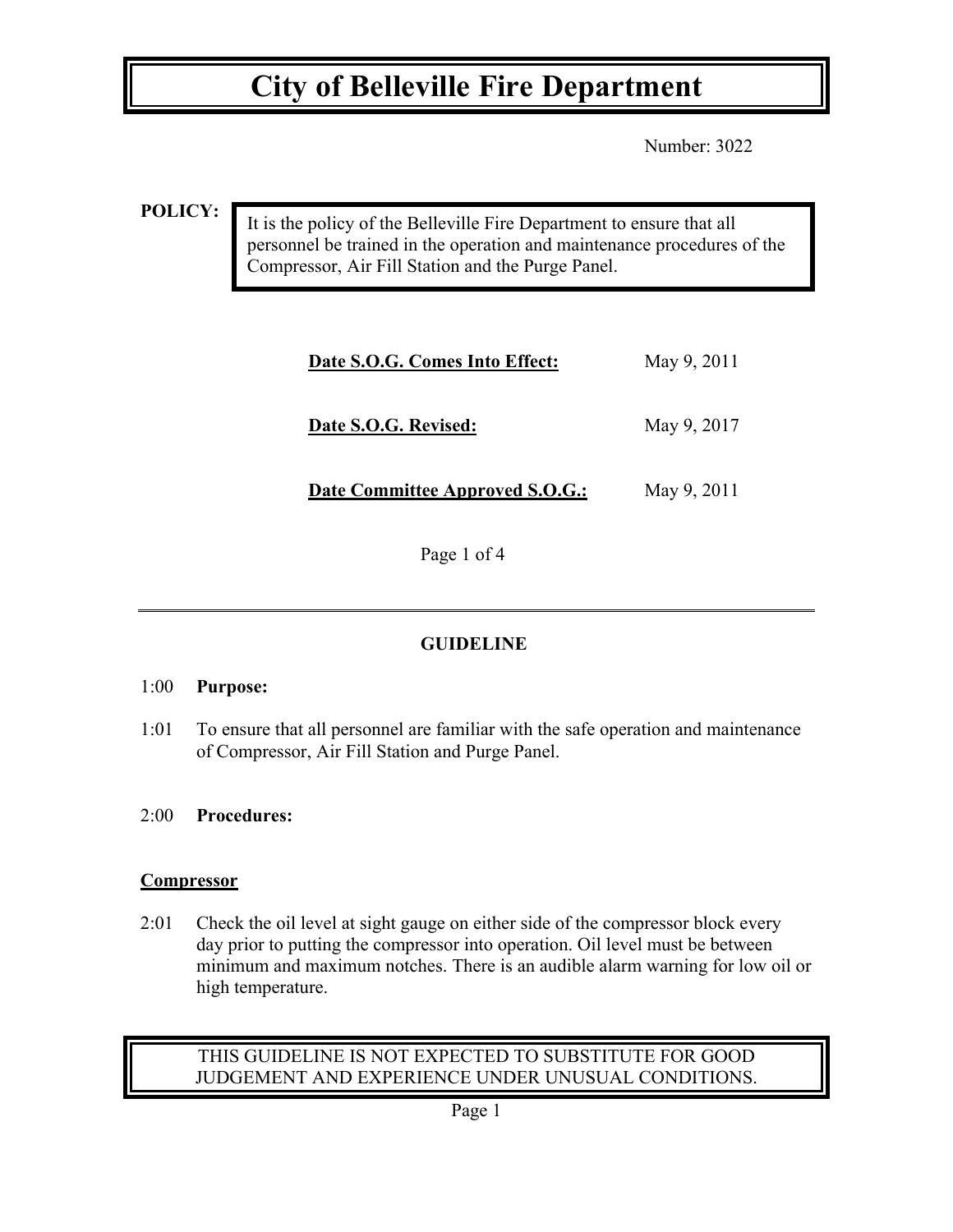- 2:02 The air intake filter is to be rotated 90 degrees every 90 days. The filter is to be replaced once a year.
- 2:03 It is best for the compressor to run at least 30 minutes or more at a time. Shorter run times cause condensation to build in the block and cylinders causing internal rusting.
- 2:04 There are two settings on the compressor, **auto mode** and **manual mode**.

It is advised that we **do not** use the "auto mode" feature. In the "auto mode" setting the compressor will cycle on every time it senses a pressure drop of 500-700psi below the compressors cut out preset pressure of 6000psi.

It is recommended that we use the "manual mode" (marked **HAND**) to activate the on cycle of the compressor. To do this, flip the control switch from OFF to the position marked HAND. The compressor will not start if the pressure of the system is at 6000psi. The cut in pressure is 500-700psi below 6000psi.

- 2:05 The gauges at the compressor are for the service technicians' use. We do not have to concern ourselves with reading these. The only reset button that this unit has is located within the control panel at the compressor. Do not touch any of the other buttons.
- 2:06 The white transparent sludge reservoir box located at the bottom right hand side of the compressor may require draining every three months. Open the blue capped sludge drain cock until sludge has drained out.

# **Fill Sation**

- 2:07 Pressurize the Fill Station by opening the Fill Station shut-off valve.
- 2:08 Set pressure regulator outlet pressure gauge by turning the pressure regulator (Large Black Knob) to either 2216 or 4500psi. The system pressure has been regulated to a maximum output of 4750psi pressure relief safety. The panel mounted SCBA fill valves should remain closed.
- 2:09 Connect air cylinders to fill lines (**make sure the manufacture's date and last hydro test date is checked before making this connection and complete the Air Cylinder Fill Log**). Close the bleeder screw before opening the air cylinder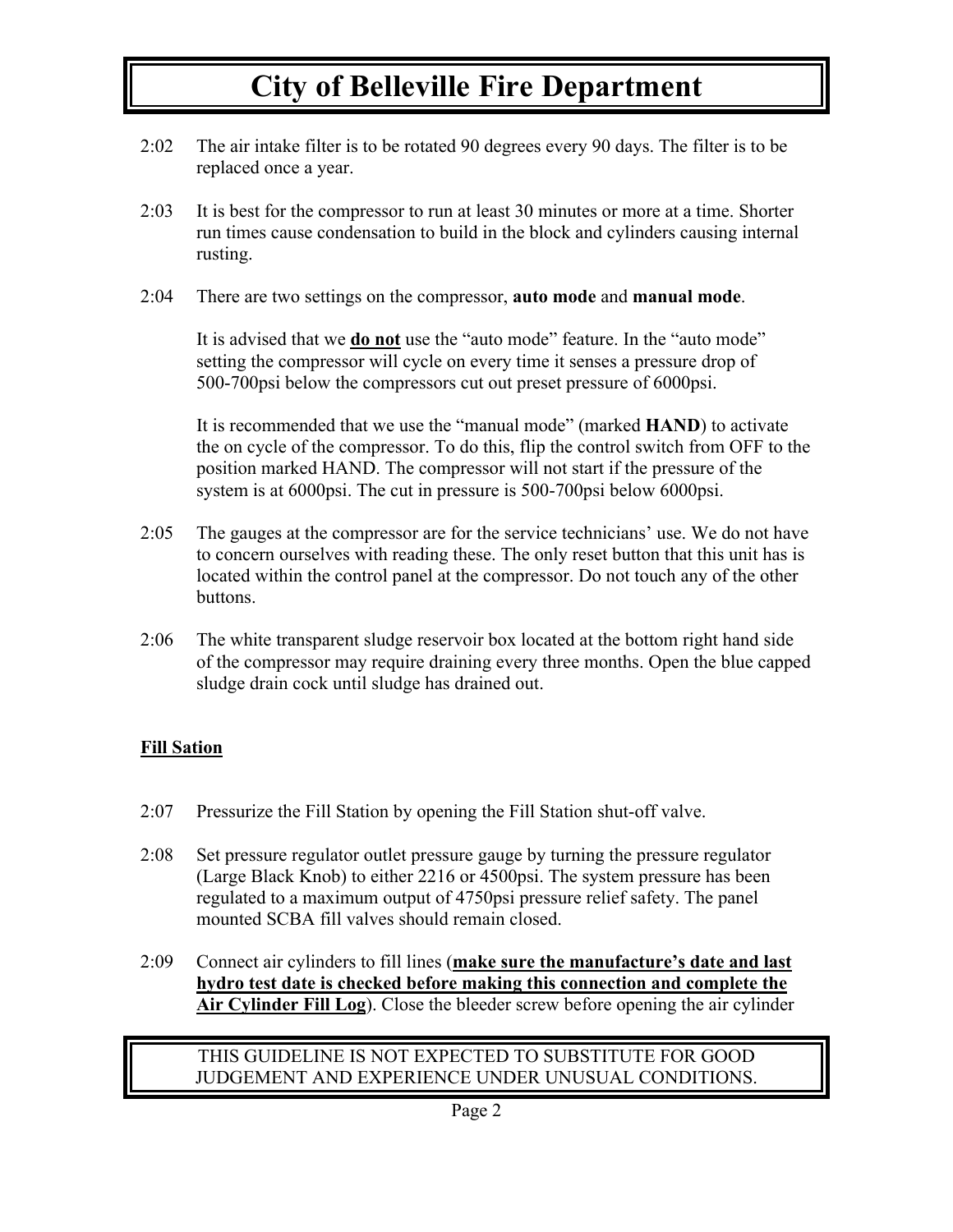valve. Fill Station door must be closed prior to beginning the refill of air cylinders as there is a safety switch on the system.

NOTE: To fill 2216psi cylinders you must connect the 2216psi pressure relief valve adapter inline to the station fill hose and the air cylinder fill valve. This is the over pressure safety. Select 2216psi to read at your regulator outlet pressure gauge.

- 2:10 The individual panel mounted SCBA fill valve(s)  $(\#1 6)$  should be opened fully to allow the cylinder to fill. When the air cylinder has reached the correct fill pressure, close the individual panel mounted SCBA fill valve.
- 2:11 To fill cylinders off the cascade system, follow the above procedures. Next, open the bottle fill lines and open the supply knob of the #1 cascade bottle. If the air cylinder has not reached its full pressure, close #1 cascade supply knob and open #2 cascade supply knob. Continue this procedure until the air cylinder is full.
- 2:12 The filling is now complete. Open the Fill Station door. Close all the air cylinder fill valves and open the bleeder on each fill line to bleed off the line pressure.
- 2:13 Remove the fill hose assembly from the air cylinders and replace on the holder. Lift the air cylinders out of the Fill Station. The fill process is now complete.

# **Purge Panel**

- 2:14 If the cylinder(s) require an air exchange or need to be emptied for any reason, the Purge Panel system should be used to drain out the existing air in the cylinder(s).
- 2:15 Place the air cylinder(s) in the holder device located under the Purge Panel.
- 2:16 Connect the hose line(s) from the Purge Panel to the air cylinder(s).
- 2:17 Open the air cylinder valve and the Purge Panel will drain the air cylinder(s) at a discharge flow of 300 psi per minute down to a minimum of 20 psi in a quiet and secure manner.
- 2:18 The air cylinder(s) is/are now ready for refilling